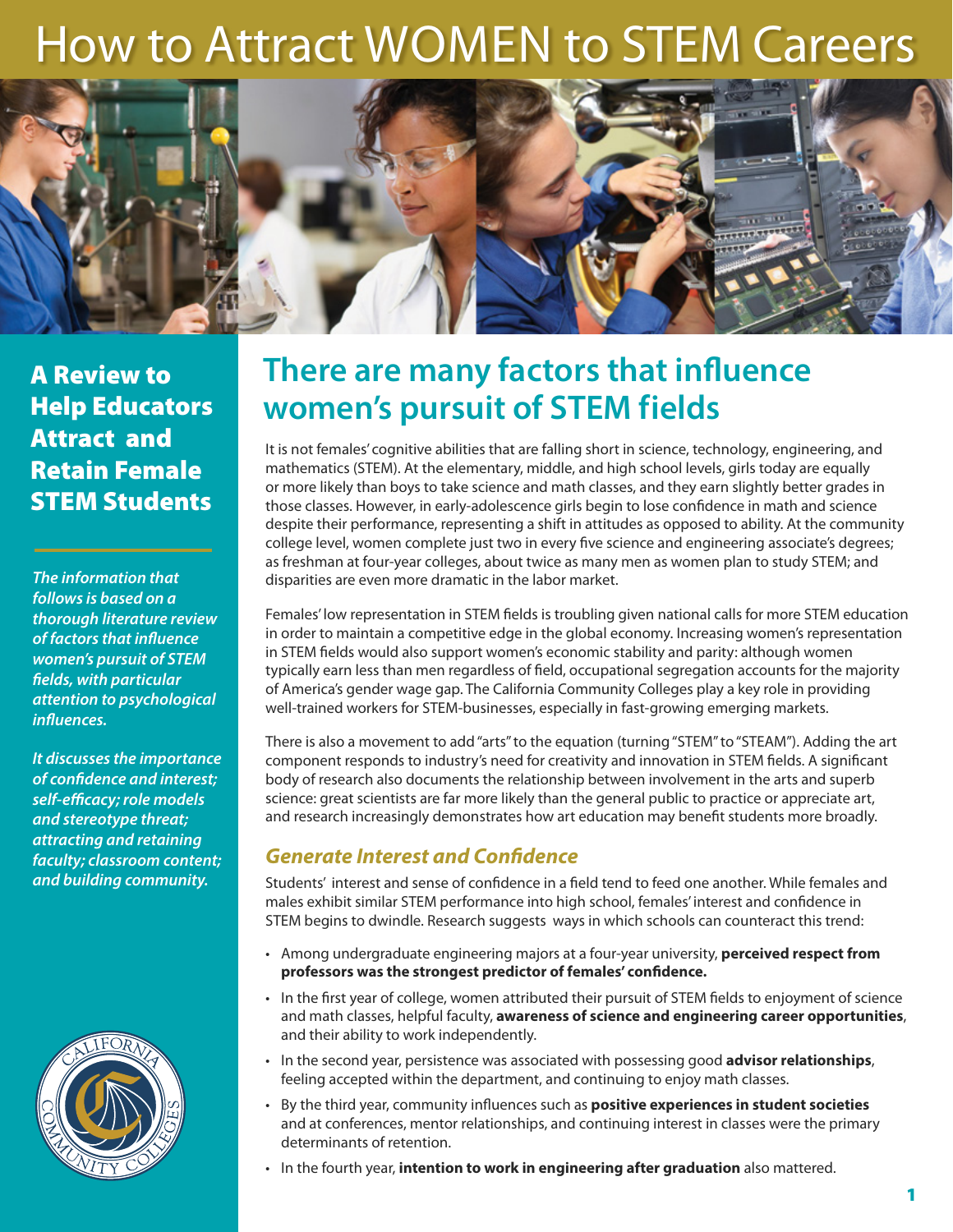

#### *Recruit and Retain Students*

Many studies address the importance of female role models in supporting women's performance and persistence in STEM fields. However, research has not generally found female role models to be as important for recruiting women into STEM. For example, increases in female STEM faculty at a diverse set of four-year colleges were not followed by increases in female majors in those fields. In fact, men are often among the most influential role models reported by women in STEM.

**Why might female role models support women's** *retention* **in STEM fields, but bear less effect on** *recruitment***?** Part of the answer may be the extent to which women have identified with a STEM field, activating the detrimental effects of "stereotype threat." Stereotype threat is a fear of confirming a negative stereotype, such as women's lesser abilities in STEM fields, which results in underperformance.

**For women who have not yet identified with a STEM field, gendered stereotypes may not be as salient as stereotypes about the culture or personality traits typical to STEM fields.**  Valuable role models for recruiting women into STEM may need to counter many negative stereotypes about STEM fields, including but not exclusive to stereotypes about women. For example, studies show:

- Women expressed less interest and lower anticipated success in computer science when exposed to virtual classrooms containing stereotypical items (e.g., Star Trek posters and video games) as compared to neutral items (e.g., nature posters and water bottles).
- Female computer science students exposed to role models with clothing, hobbies, and preferences that matched stereotypes about computer scientists believed they would be less successful in computer science than those exposed to role models more typical to the student body.

**But women already invested in a STEM field are more threatened by negative stereotypes about women in STEM, such that even subtle cues could trigger stereotype threat. Encountering a competent female role model could buffer against the detrimental effects of negative stereotypes.** 

- Simply indicating one's gender at the beginning of a standardized test can diminish test scores of strong female math students.
- Women's performance on a math test improved when the test was administered by a competent female researcher (as opposed to a male). In fact, just learning about a competent female experimenter promoted women's performance.
- Women also performed better when they read about women who had succeeded in architecture, law, medicine, and invention (than when not presented with such examples).

### *Attract and Retain Female Faculty*

For female students to interact with more gender-matched role models, more women must be drawn into and retained in faculty positions. What attracts women into these positions, what factors matter most for their satisfaction, and why do they tend to stay or leave?

- **• Dissatisfaction with research support, career opportunities, and feeling a lack of freedom to express ideas** are associated with female faculty's turnover intentions.
- One study found satisfaction with **compensation** (including both salary and benefits) to be the strongest predictor of STEM female faculty's intention to continue their role, alongside satisfaction with job autonomy and security.
- Particular assets for female faculty may include flexible **family leave policies** (including elder care), medical leave policies, faculty development efforts, phased retirement options, travel support, sabbatical leaves, and shared academic positions.
- Research also underscores the **important role of** *male* **faculty** in supporting their female counterparts by building a strong faculty community and promoting positive and equitable behavior.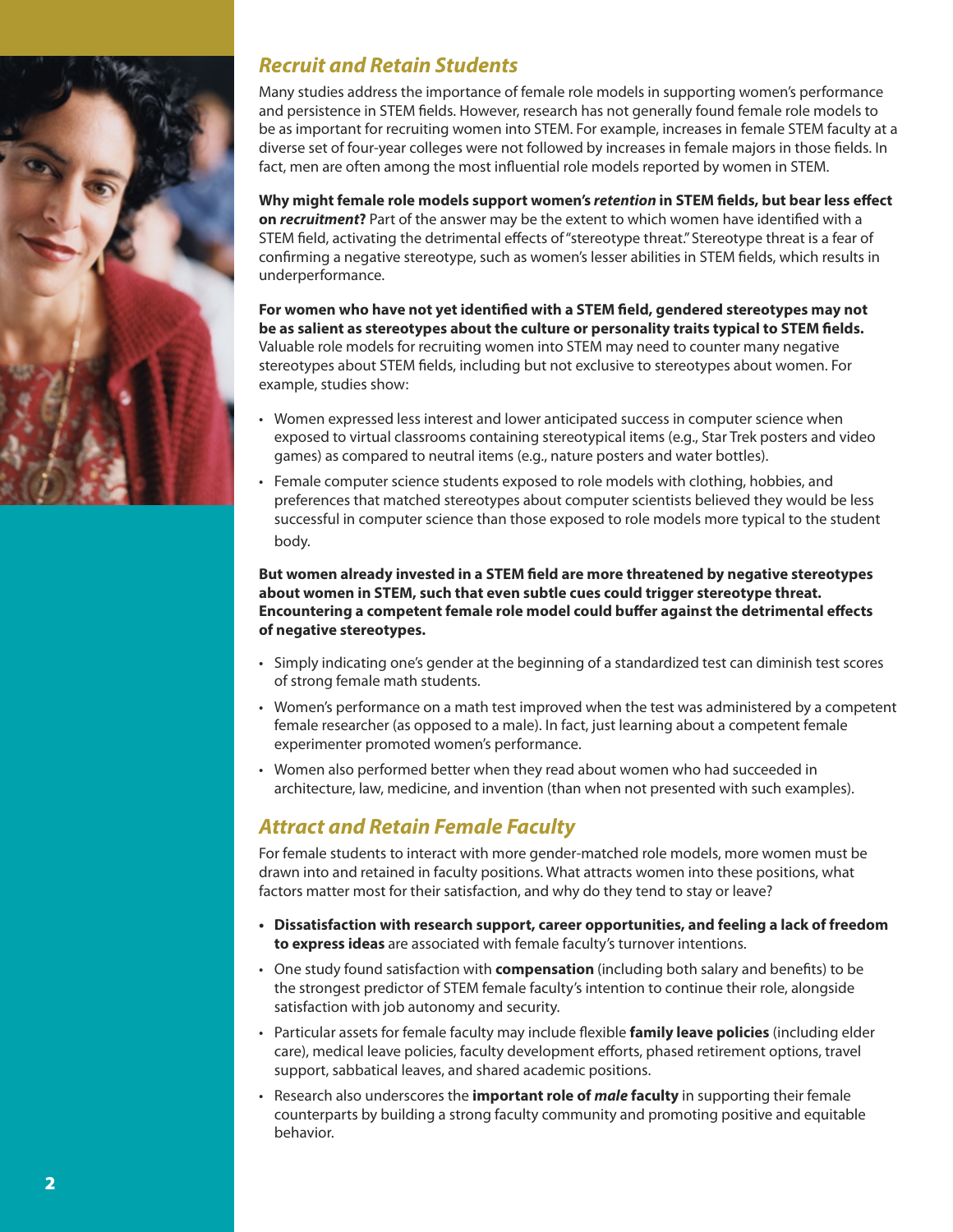# *Enhance Classroom Content*

Teachers' typical interactions with female versus male students and sensitivity to their preferred classroom styles can also influence women in STEM:

- Teachers tend to initiate more interactions with male than female students, particularly more negative interactions, which may indicate that teachers less often challenge or correct girls' thinking, perhaps in a sort of "benevolent sexism." **Teachers may make such an effort not to discourage female students that they fail to provide productive feedback**.
- **• Educating student-teachers about gender equity** issues and gender-sensitive education has been shown to promote more equitable classroom interactions between teachers and students of both genders.
- Students should **understand that ability is flexible and can be learned (a "growth mindset").** Students randomly assigned to participate in workshops teaching strong study skills, ways to avoid stereotypical thinking, and how the brain can develop with practice have been shown to perform better.
- From a young age boys tend to engage more in classrooms with an emphasis on goals and hierarchy, whereas girls tend to engage in more cooperative classrooms. **STEM classrooms tend to be more goal-based, hierarchical, and independent than non-STEM classrooms, perhaps appealing more to boys'** preferences than girls'.
- Women's and men's career goals have also been shown to vary in some consistent ways (though it is important not to overemphasize these differences): typically, men more heavily emphasize "agentic goals" such as making money, while **women emphasize "communal goals"** like helping others. Among both women and men, careers in STEM fields are believed particularly poorly matched to communal goals, and interventions aimed at recruiting women into STEM fields often emphasize agentic goals like the increased earning potential afforded by STEM careers.
- **• Educating students about projected earnings** in STEM fields has been shown to shape choice of major, but women's belief that careers in science can fulfill communal goals, as well as their attitudes towards science careers, also **improved when women were given descriptions of a scientist's day that included collaborative work.**
- Having a **diverse, energetic, and enthusiastic staff**; a curriculum centered on **hands-on, small-group, and project-based learning;** an emphasis on the **social relevance of science** and real-life issues; and exposing students to the nature of STEM occupations have all been found effective for drawing girls into STEM fields.

#### *Inspire Self-Efficacy*

There appears to be a chain of influence wherein factors including **expectations, interest, ability, and stress may shape women's sense of "self-efficacy" (or belief in their abilities)**, which in turn may more directly affect women's studying in STEM. Research shows that selfefficacy can be developed:

- Engineering students' self-efficacy was significantly improved with participation in precollegiate engineering classes involving **hands-on experiences, real-life applications, and problem-based projects.**
- However, brief extracurricular activities such as field trips and one-day workshops did not significantly influence students' self-efficacy.